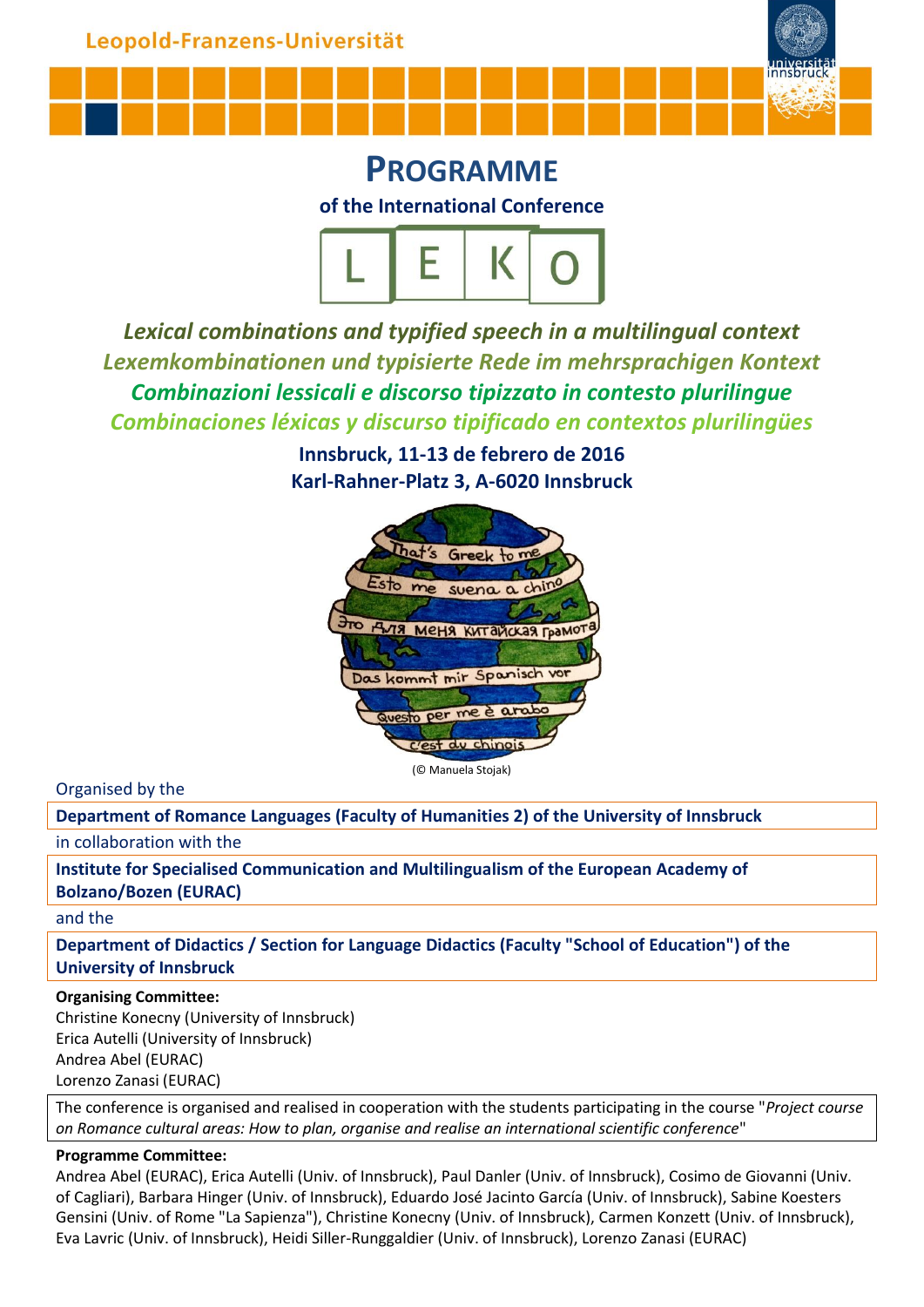|  |  | universität |
|--|--|-------------|
|  |  |             |
|  |  |             |
|  |  |             |
|  |  |             |

| Thursday, 11 <sup>th</sup> February 2016                              |                                                                                                                                                                                                                                                                                                                 |                                                                                                                                                                                                            |  |
|-----------------------------------------------------------------------|-----------------------------------------------------------------------------------------------------------------------------------------------------------------------------------------------------------------------------------------------------------------------------------------------------------------|------------------------------------------------------------------------------------------------------------------------------------------------------------------------------------------------------------|--|
| from 10:00                                                            | REGISTRATION of the conference participants at the conference office (ground floor)                                                                                                                                                                                                                             |                                                                                                                                                                                                            |  |
| <b>Plenary ses-</b><br>sion $(2nd floor)$                             | Room: MADONNENSAAL (2 <sup>nd</sup> floor)                                                                                                                                                                                                                                                                      |                                                                                                                                                                                                            |  |
| 14:00-14:45                                                           | OPENING CEREMONY AND GREETINGS by the representatives of the Rector's Office, by the Faculty of<br>Humanities, by the Department of Romance languages, by the Department of Didactics and the organising<br>committee of LeKo                                                                                   |                                                                                                                                                                                                            |  |
|                                                                       | Musical entertainment will be provided by the band "IMoF-Urformation"                                                                                                                                                                                                                                           |                                                                                                                                                                                                            |  |
| 14:45-15.30                                                           | <b>PLENARY TALK: Sabine E. KOESTERS GENSINI</b><br>Wenn ein Übersetzer in einer Winternacht Überlegungen zu Übersetzungen und Übersetzbarkeit der Phra-<br>seologie in Italo Calvino und daraus resultierende Konsequenzen für die Phraseodidaktik und (Ler-<br>ner)lexikographie<br>(Chair: Christine Konecny) |                                                                                                                                                                                                            |  |
| 15:30-16:00                                                           | <b>COFFEE BREAK (ground floor)</b>                                                                                                                                                                                                                                                                              |                                                                                                                                                                                                            |  |
| <b>Parallel</b><br>sessions<br>(1 <sup>st</sup> floor)<br>16.00-16:30 | ROOM 1: Special types of lexical combinations<br>from a mono- and a bilingual perspective (incl.<br>contrastive linguistics, semantics, corpus linguistics)<br>(Chair: Sabine E. Koesters Gensini)<br><b>SZCZEK, Joanna</b>                                                                                     | ROOM 2: Typified speech and Contrastive Lin-<br>guistics / Translation (incl. didactics, lexicography,<br>cognitive linguistics)<br>(Chair: Eduardo José Jacinto García)<br><b>RICO ALBERT, Concepción</b> |  |
|                                                                       | Zum phraseologischen Status der Ablehnungsformeln<br>im Deutschen und im Polnischen                                                                                                                                                                                                                             | Fraseologismos emocionales del español peninsular<br>analizados a partir del binomio "biología-cultura":<br>Implicaciones fraseodidácticas desde un enfoque<br>cognitivo-contrastivo                       |  |
| 16:30-17:00                                                           | <b>KAŁASZNIK, Marcelina</b><br>Regenbogenpresse berichtet: Zum Kollokationsstatus<br>von hochfrequenten Zweierwortverbindungen zur Be-<br>zeichnung öffentlich bekannter Personen                                                                                                                               | <b>GARCÍA RODRÍGUEZ, Joseph</b><br>"En blanco y negro": las locuciones cromáticas del<br>español y el catalán                                                                                              |  |
| 17:00-17:30                                                           | <b>OBSTOVÁ, Zora / VACHKOVÁ, Marie</b><br>Aktuelle Korpusforschung zu monokollokabilen Wör-<br>tern im Italienischen und Deutschen: Bericht und Aus-<br>blick                                                                                                                                                   | <b>MANSILLA, Ana</b><br>Combinaciones fraseológicas del alemán y del<br>español de estructura [PREP + SUST.]: Patrones<br>sintagmáticos y aspectos didácticos de la preposi-<br>ción <i>unter</i>          |  |
| 17:30-18:00                                                           | <b>COFFEE BREAK (ground floor)</b>                                                                                                                                                                                                                                                                              |                                                                                                                                                                                                            |  |
| <b>Parallel</b><br>sessions<br>(1 <sup>st</sup> floor)                | ROOM 1: Typified speech and Didactics, eLearning<br>& Learner lexicography<br>(Chair: Erica Autelli)                                                                                                                                                                                                            | ROOM 2: Typified speech and Contrastive Lin-<br>guistics / Translation (Key aspects: literary transla-<br>tion, lexicography) (Chair: C. Konecny)                                                          |  |
| 18:00-18:30                                                           | <b>SPINA, Carmelinda</b><br>Insegnamento e apprendimento delle unità fraseo-<br>logiche in italiano L2. Il caso dei somatismi logonimici                                                                                                                                                                        | <b>MEDVEDEV, Vladimir</b><br>Sprachliche Standards bei bilingualen AutorInnen<br>und ihre Übersetzungen ins Russische am Beispiel<br>von L. Feuchtwangers Roman «Jud Süß»                                  |  |
| 18:30-19:00                                                           | <b>GIACOMA, Luisa</b><br>Va in scena il fraseologismo. Fraseodidattica multime-<br>diale dell'italiano come L2                                                                                                                                                                                                  | <b>SHINDLER, Valentin</b><br>Wie typisiert ist verbale Aggression? Ein kontrastiver<br>Vergleich anhand russischer und deutscher literari-<br>scher Texte                                                  |  |
| 19:00-19:30                                                           | <b>NIED CURCIO, Martina</b><br>Das Nachschlagen von Phrasemen in Online-<br>Wörterbüchern und Applikationen - ein Problem für<br>Fremdsprachenlernende?!                                                                                                                                                        | <b>SZERSZUNOWICZ, Joanna</b><br>German polnische Wirtschaft vs. Polish polnische<br>Wirtschaft. A case study on cross-linguistic equiva-<br>lence of phrasemes                                             |  |
| 19:45                                                                 | Meeting point for walking to the opening reception: Karl-Rahner-Platz                                                                                                                                                                                                                                           |                                                                                                                                                                                                            |  |
| 20:00                                                                 | OPENING RECEPTION in the "Claudiana" (old town, Herzog-Friedrich-Straße 3), Claudia Hall (2nd floor)<br>with a warm buffet in Thüring Hall (1 <sup>st</sup> floor)                                                                                                                                              |                                                                                                                                                                                                            |  |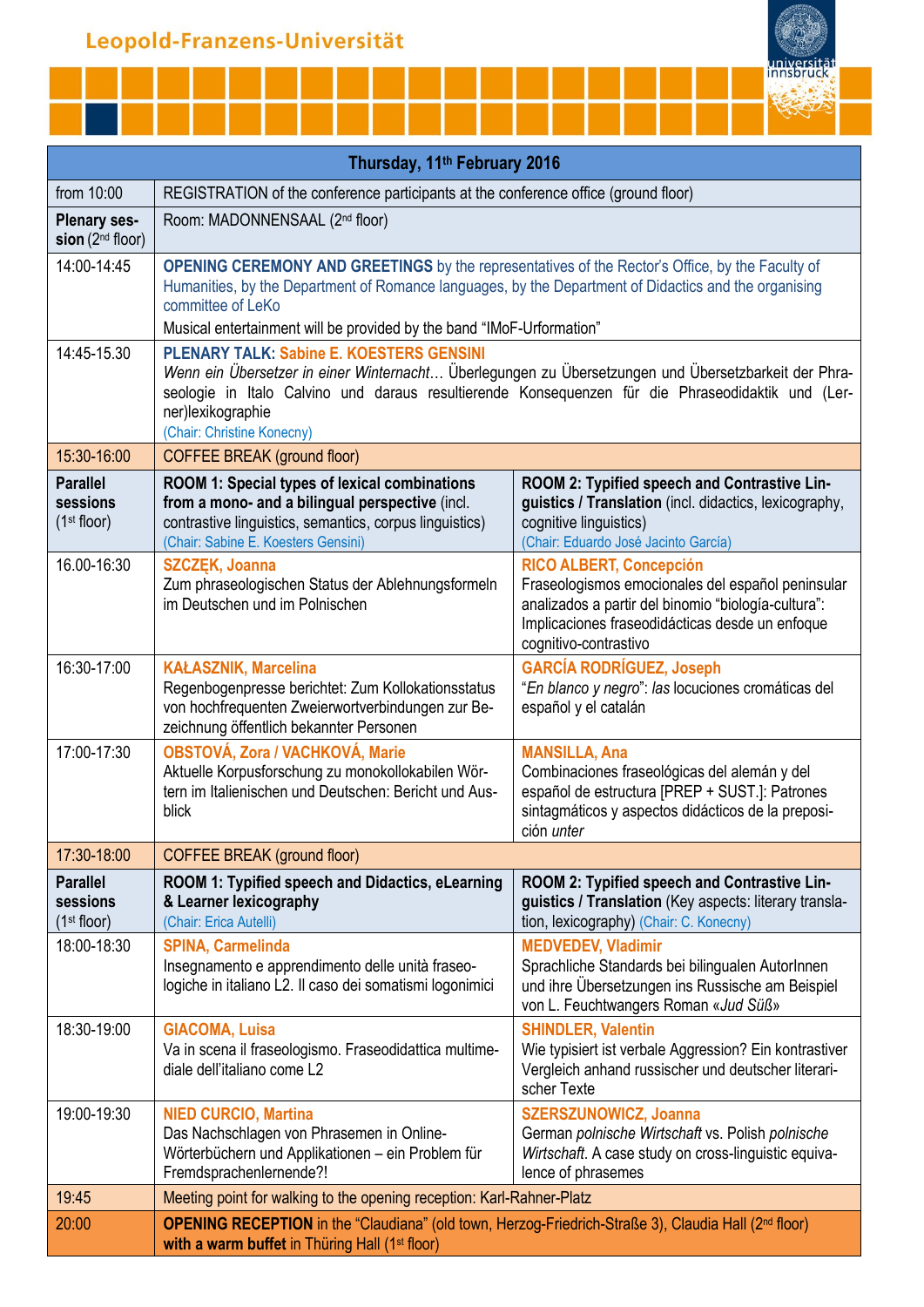|  |  | universität<br>Innsbruck |
|--|--|--------------------------|
|  |  |                          |
|  |  |                          |
|  |  |                          |

Π

| Friday, 12th February 2016                             |                                                                                                                                                                                                                                                     |                                                                                                                                                                                         |  |
|--------------------------------------------------------|-----------------------------------------------------------------------------------------------------------------------------------------------------------------------------------------------------------------------------------------------------|-----------------------------------------------------------------------------------------------------------------------------------------------------------------------------------------|--|
| <b>Parallel</b><br>sessions<br>(1 <sup>st</sup> floor) | ROOM 1: Typified speech and Contrastive Linguis-<br>tics / Translation (key aspects: compounds, technical<br>and legal jargons)<br>(Chair: Heidi Siller-Runggaldier)                                                                                | ROOM 2: Typified speech and Didactics & Multi-<br>lingualism (incl. error analysis, language testing,<br>semantics, cognitive linguistics)<br>(Chair: Carmen Konzett)                   |  |
| 08.30-09:00                                            | ten HACKEN, Pius<br>Nominalkomposita im Deutschen und im Italienischen                                                                                                                                                                              | <b>TRESORUKOVA, Irina V</b><br>Phraseological Conjunctions of Modern Greek: Com-<br>position and Use                                                                                    |  |
| 09:00-09:30                                            | <b>GIACOMINI, Laura</b><br>Studio sull'applicazione dei frame alla fraseologia<br>specialistica del settore tecnico                                                                                                                                 | SPÖTTL, Carol / EBERHARTER, Kathrin<br>Assessing English and Italian lexical combinations in<br>high-stakes examinations                                                                |  |
| 09:30-10:00                                            | <b>URZI, Francesco</b><br>Forme aggettivate composte in italiano e tedesco.<br>Un'interfaccia inesplorata                                                                                                                                           | <b>ALBANO, Mariangela</b><br>Interpretative Dynamiken von Idiomen: Deutschspra-<br>chige Studierende von Französisch als Fremdspra-<br>che und ihre Interpretation französischer Idiome |  |
| 10:00-10:30                                            | <b>DE GIOVANNI, Cosimo</b><br>Combinazioni lessicali e linguaggio giuridico. Analisi di<br>testi normativi (francese-italiano)                                                                                                                      | <b>KAYUMOVA, Albina</b><br>Idiom Comprehension in Bilingual (Tatar-Russian)<br>Preschoolers                                                                                             |  |
| 10:30-11:00                                            | <b>COFFEE BREAK (ground floor)</b>                                                                                                                                                                                                                  |                                                                                                                                                                                         |  |
| <b>Plenary</b><br>session<br>(ground floor)            | Room: HÖRSAAL 1 (ground floor)                                                                                                                                                                                                                      |                                                                                                                                                                                         |  |
| 11:00-11.45                                            | <b>PLENARY TALK: Carla MARELLO</b><br>Usi fraseologici di apprendenti di italiano L2 e di italofoni. Routine e collocazioni nome-verbo / verbo-nome a<br>partire dagli stessi stimoli iconici nei corpora VALICO e VINCA<br>(Chair: Lorenzo Zanasi) |                                                                                                                                                                                         |  |
| 11:45-12:30                                            | <b>LEKO-PRESENTATION: Andrea ABEL / Christine KONECNY</b><br>Formelhafte Sequenzen im LeKo-Lernerkorpus: Vom theoretischen Ansatz zur Ergebnisauswertung<br>(Chair: Sabine E. Koesters Gensini)                                                     |                                                                                                                                                                                         |  |
| 12:30-13:30                                            | <b>LUNCH BREAK</b>                                                                                                                                                                                                                                  |                                                                                                                                                                                         |  |
| 13:30                                                  | Meeting point for the city walk: Karl-Rahner-Platz                                                                                                                                                                                                  |                                                                                                                                                                                         |  |
| 13:45-14:45                                            | Begin of the CITY WALK (in several smaller groups) starting from Karl-Rahner-Platz and going to the Golden<br>Roof and via Maria-Theresien-street to the Triumphal Arch                                                                             |                                                                                                                                                                                         |  |
| <b>Parallel</b><br>sessions<br>(1 <sup>st</sup> floor) | <b>ROOM 1: Typified speech and Construction</b><br>Grammar (incl. language change, semantics, didac-<br>tics, learner corpora analysis)<br>(Chair: Heidi Siller-Runggaldier)                                                                        | ROOM 2: Typified speech and Variational Lin-<br>guistics - Key aspect: Regional and social varie-<br>ties (incl. multilingualism, didactics)<br>(Chair: Andrea Abel)                    |  |
| 15:00-15:30                                            | <b>HENNEMANN, Anja</b><br>Spanische Topikmarker und ihr Weg zu Prefabs                                                                                                                                                                              | <b>SALVATORE, Eugenio</b><br>Fraseologia tematizzante nei documenti di emigrati<br>italiani in aree germanofone e anglofone                                                             |  |
| 15:30-16:00                                            | <b>MOLLICA, Fabio</b><br>Konstruktionen, konzeptuelle Metapher und Meto-<br>nymie beim Erlernen von Idiomen im DaF-Unterricht:<br>Einige Überlegungen anhand der ditransitiven Kon-<br>struktion im fixierten Gebrauch                              | <b>BUKIES, Gudrun</b><br>'Einheimische' und 'fremde' Nahrungsmittel in deut-<br>schen Texten - Eine korpusbasierte Untersuchung<br>ausgewählter 'Trophotismen'                          |  |
| 16:00-16:30                                            | PLÖTNER, Kathleen<br>Formeln und Konstruktionen im FSU                                                                                                                                                                                              | <b>KERSCHHOFER-PUHALO, Nadja</b><br>"I fohr Innschbruck. Gemma Kino?" - Regionale und<br>soziale Variationen "präpositionsloser" Konstruktio-<br>nen                                    |  |
| 16:30-16:45                                            | COFFEE BREAK (ground floor)                                                                                                                                                                                                                         |                                                                                                                                                                                         |  |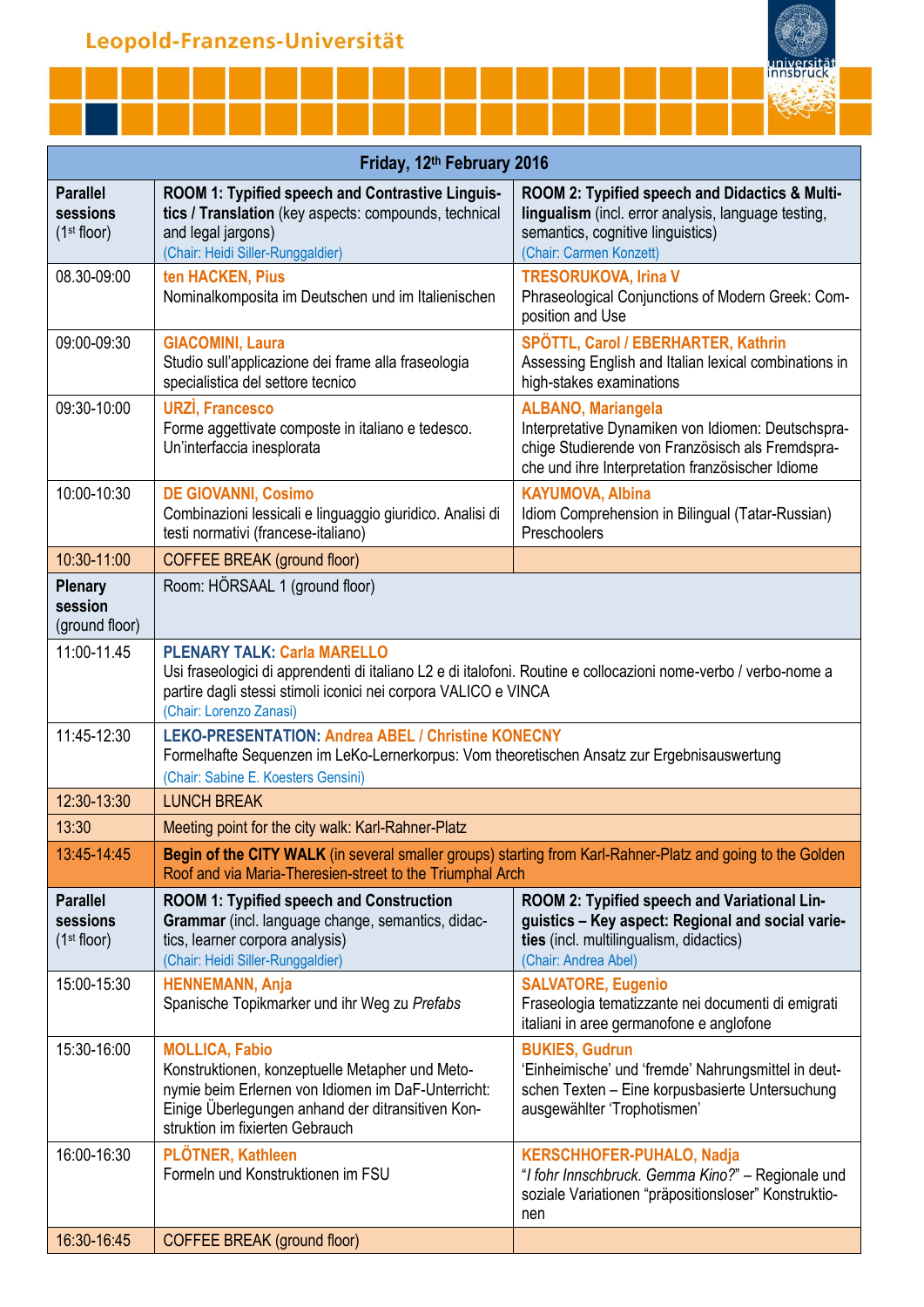

| <b>Poster session</b><br>(ground floor)        | CORRIDOR (ground floor)                                                                                                                                                                  |
|------------------------------------------------|------------------------------------------------------------------------------------------------------------------------------------------------------------------------------------------|
|                                                | BRUNETTI, Simona / RUGGIERI, Antonella / SCHREIBER, Rebecca<br>Manuale Interattivo e Multimediale di Fraseologia Italiana con mappe mentali e contesti in uso. Schizzi di un<br>progetto |
|                                                | <b>BULON, Amélie</b><br>Receptive knowledge and productive use of target-like phraseological units in L2 English or Dutch by French-<br>speaking CLIL and non-CLIL learners              |
|                                                | <b>CANTARINI, Sibilla</b><br>L'espressione della causalità nell'italiano e nel tedesco odierni                                                                                           |
|                                                | <b>GIACOMA, Luisa</b><br>Il Nuovo Dizionario di Tedesco Zanichelli / Klett                                                                                                               |
|                                                | <b>MÜCKEL, Wenke</b><br>Der Schuleintritt als Sprachwechsel? - Typisierte Rede in der Unterrichtsgestaltung                                                                              |
| 16:45-17:30                                    | <b>OLESIUK, Jakub</b><br>El papel de las colocaciones para facilitar el acceso léxico en estudiantes del español                                                                         |
|                                                | <b>SCHWARZE, Cordula</b><br>Typisierte Rede in mündlichen wissenschaftlichen Präsentationen                                                                                              |
|                                                | <b>SIMONSEN, Irene</b><br>Die Beherrschung von formelhaftem Dänisch bei L2-(Dänisch-)Lernenden mit Deutsch als Erstsprache:<br>Hedging in Voraussage-Äußerungen der Pressemitteilung     |
|                                                | <b>STAVTCEVA, Aleksandra</b><br>Phraseological Means of Evaluation of Human Intellectual Abilities in English, German and Spanish                                                        |
|                                                | <b>URZI, Francesco</b><br>I glossari terminologici del parlamento europeo. L'archivio di un passato attuale                                                                              |
|                                                | <b>ZHUMANBEKOVA, Nurkesch</b><br>Die emotiven Phraseologismen mit der Bedeutung der Freude im Deutschen und Kasachischen                                                                 |
|                                                | <b>ZOUOGBO, Jean-Philippe</b><br>Idiomatische Sprichwörter und ihre Übersetzung in interkultureller Perspektive                                                                          |
| Thematic<br>session<br>(1 <sup>st</sup> floor) | <b>ROOM 1: Typified speech and Corpus linguistics</b><br>(incl. contrastive linguistics / translation)<br>(Chair: Sabine E. Koesters Gensini)                                            |
| 17:30-18:00                                    | <b>GRAËN, Johannes</b><br>Verfahren zur sprachübergreifenden Phrasemsuche in dependenzannotierten, alignierten Korpora                                                                   |
| 18.00-18:30                                    | <b>ĎURČO, Peter</b><br>Präpositionale Wortverbindungen und Wortverbindungsmuster im Vergleich                                                                                            |

20:00 **CONFERENCE DINNER** in the restaurant "Stiftskeller" (Stiftsgasse 1-7; at the entrance of the old town)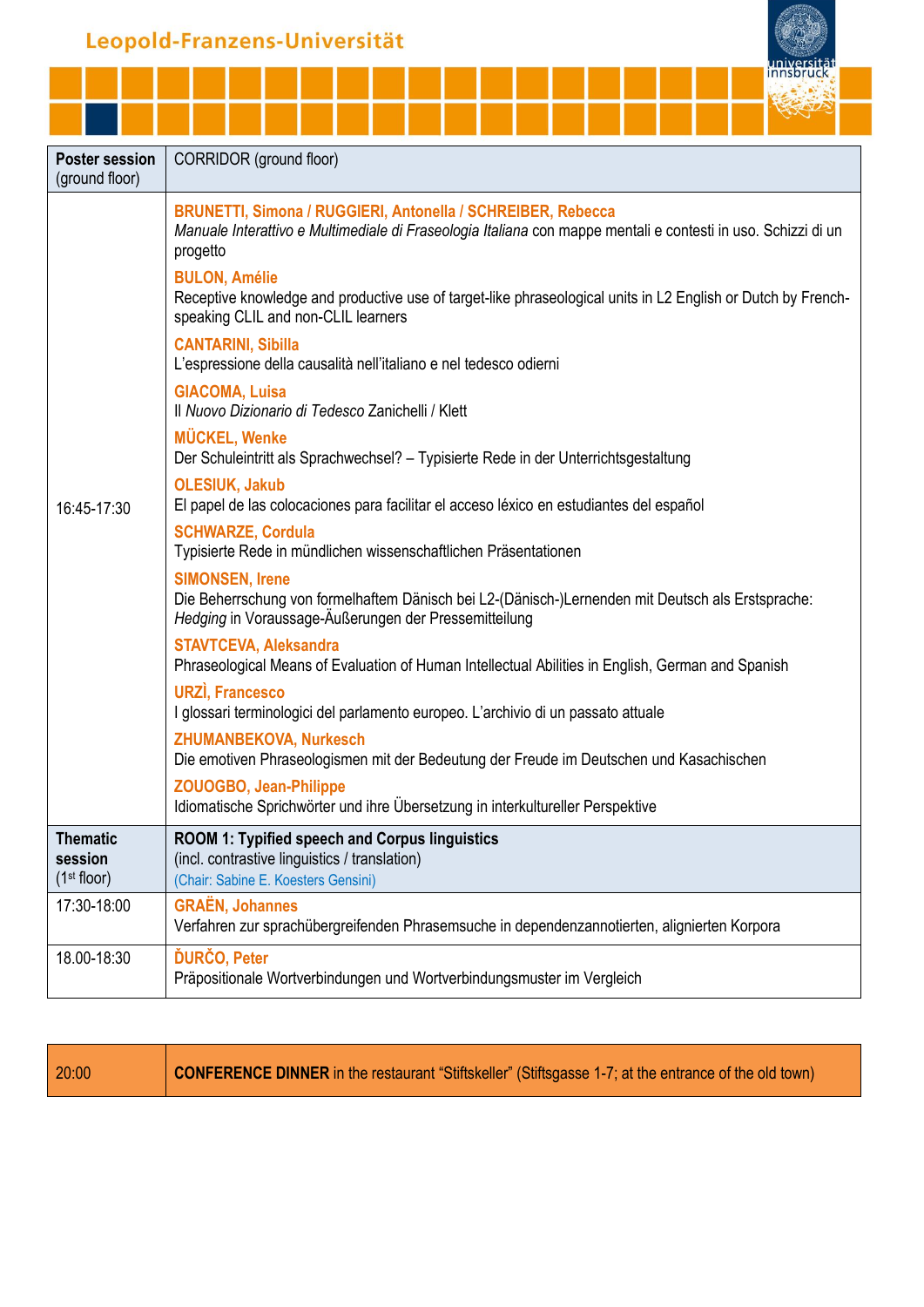| Saturday, 13th February 2016                           |                                                                                                                                                                             |                                                                                                                                                                                                                                                              |  |
|--------------------------------------------------------|-----------------------------------------------------------------------------------------------------------------------------------------------------------------------------|--------------------------------------------------------------------------------------------------------------------------------------------------------------------------------------------------------------------------------------------------------------|--|
| <b>Parallel</b><br>sessions<br>(1 <sup>st</sup> floor) | ROOM 1: Typified speech and Learner corpora<br>analysis (incl. scientific jargon)<br>(Chair: Eduardo José Jacinto García &<br><b>Christine Konecny)</b>                     | ROOM 2: Typified speech and Variational linguis-<br>tics - Key aspect: Varieties concerning register<br>and medium of communication<br>& Text linguistics and Didactics (the text genre<br>blog, jargons of economy and politics)<br>(Chair: Barbara Hinger) |  |
| 08.30-09:00                                            | <b>GARCÍA SALIDO, Marcos</b><br>¿Qué hace que una colocación sea difícil de apren-<br>der?                                                                                  | <b>MAURER, Michael</b><br>Lexical combinations in blogs - a corpus-based<br>study of English B2 written performances                                                                                                                                         |  |
| 09:00-09:30                                            | <b>KACJAN, Brigita</b><br>Typisierte Rede - Stolpersteine für slowenische DaF-<br>Lernende in der Produktion schriftlicher Texte                                            | <b>GÓMEZ FERNÁNDEZ, Araceli</b><br>Combinaciones léxicas preconstruidas en el discurso<br>político emergente                                                                                                                                                 |  |
| 09:30-10:00                                            | TOMÁŠKOVÁ, Simona<br>Feste Wortverbindungen als Erwerbsproblem im<br>Bereich Deutsch als fremde Wissenschaftssprache                                                        | <b>UZCANGA VIVAR, Isabel</b><br>Fraseología y discurso de la crisis económica y so-<br>cial en los medios de comunicación                                                                                                                                    |  |
| 10:00-10:30                                            | <b>WEDER, Mirjam</b><br>Metadiskursive Textroutinen im wissenschaftlichen<br>Schreiben als Indikatoren für den Erwerb wissen-<br>schaftlicher Fachsprachlichkeit            | RICO-SULAYES, Antonio / LYNN JOHNSON, Ro-<br>byn / IRIZARRY, Anamari / VILLAFAÑE, Camille /<br><b>CLARKE, Linda</b><br>Phraseological Idioms Perceived as Useful in Busi-<br>ness English: A Typological Analysis                                            |  |
| 10:30-11:00                                            | <b>COFFEE BREAK (ground floor)</b>                                                                                                                                          |                                                                                                                                                                                                                                                              |  |
| <b>Plenary</b><br>session<br>(2 <sup>nd</sup> floor)   | Room: MADONNENSAAL (2 <sup>nd</sup> floor)                                                                                                                                  |                                                                                                                                                                                                                                                              |  |
| 11:00-11.45                                            | <b>PLENARY TALK: Giovanni ROVERE</b><br>Zum Verhältnis von Syntagmatik und Valenz am Beispiel italienischer Handlungsverben<br>(Chair: Heidi Siller-Runggaldier)            |                                                                                                                                                                                                                                                              |  |
| 11:45-12:30                                            | <b>LEKO-PRESENTATION: Lorenzo ZANASI / Erica AUTELLI</b><br>Dal corpus LeKo ai materiali d'insegnamento: per una fraseodidattica corpus-based<br>(Chair: Christine Konecny) |                                                                                                                                                                                                                                                              |  |
| 12:30-12:50                                            | <b>CLOSURE</b><br>Musical entertainment provided by the band "IMoF-Urformation"<br>(including the "Sweet Lexemes Medley" that was specifically created for the conference)  |                                                                                                                                                                                                                                                              |  |

innsl

| $12:50-13:50$ | LUNCH BREAK (for those conference participants who wish to take part in the trip) |
|---------------|-----------------------------------------------------------------------------------|
| 13:50         | Meeting point for the trip: Karl-Rahner-Platz                                     |
| 14:00         | TRIP to Bergisel after the conference                                             |
|               | Departure for Bergisel by bus                                                     |
|               | Visit to the Panorama- and Kaiserjägermuseum                                      |
|               | Short drive to the Bergisel ski jump slope (in close proximity)                   |
|               | Coffee/tea (and cake) in the panoramic café "Bergisel Sky"                        |
|               | <b>Bus drive back to Karl-Rahner-Platz</b>                                        |
| ca. 17:00     | <b>Arrival at Karl-Rahner-Platz</b>                                               |

Last update / Letzte Aktualisierung / Ultimo aggiornamento update / Última actualización: 04/02/2016